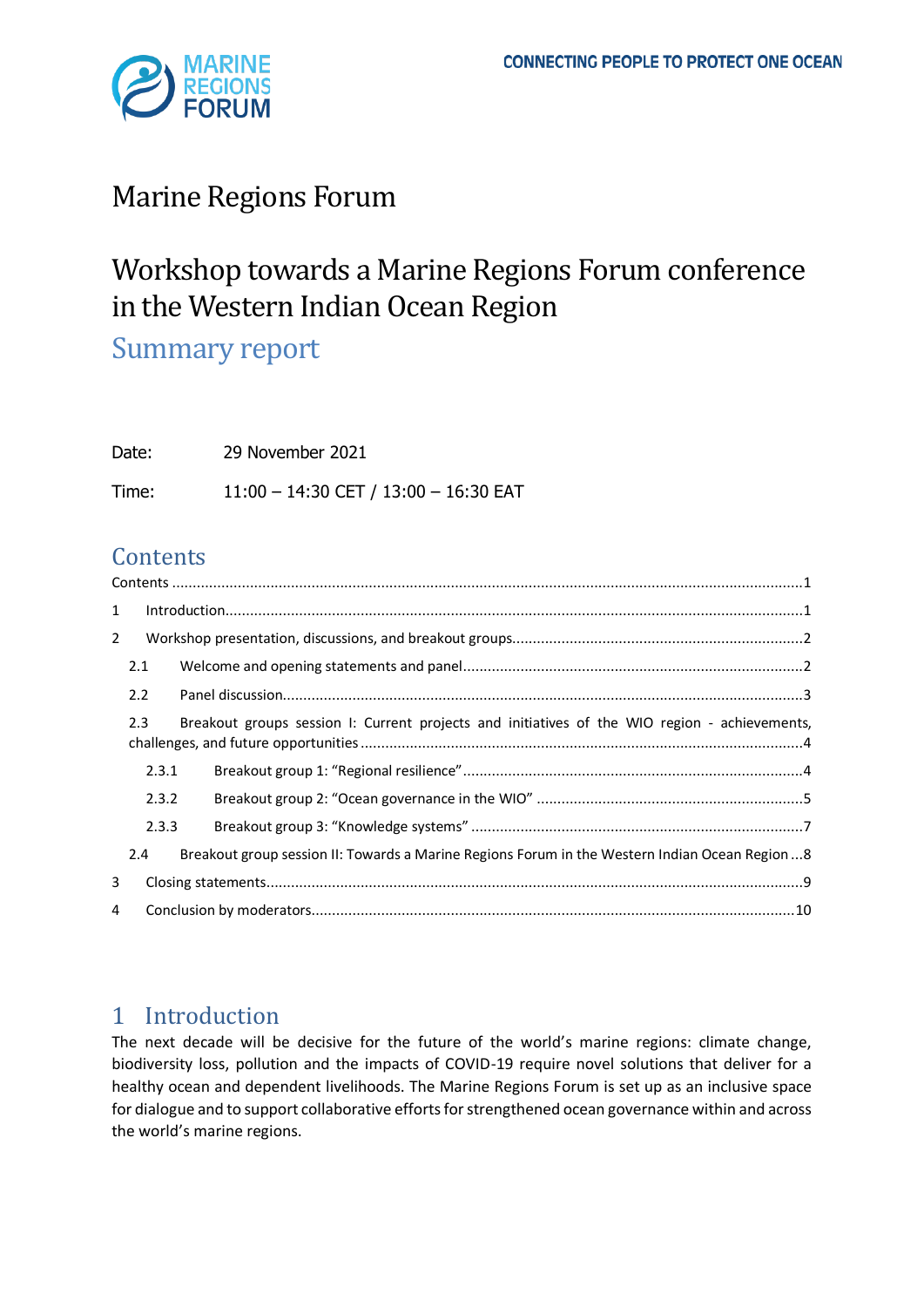

Following the implementation of the first [Marine Regions Forum conference 2019](https://www.prog-ocean.org/marine-regions-forum/) in Berlin with a network of global partners, the second Marine Regions Forum conference will be co-hosted together with the Nairobi Convention and other regional partners to focus on the Western Indian Ocean (WIO). The aim will be to facilitate intraregional exchanges, highlight joint learnings, and co-design actions for addressing regional sustainability challenges with key stakeholders. The Marine Regions Forum conference is tentatively planned to be held and hosted in the WIO region in 2023, pending global COVID-19 developments. Applying a multi-stakeholder and cross-sectoral approach, the Marine Regions Forum conference will bring together a diversity of actors in an inclusive and informal space to highlight key ocean governance initiatives addressing pressing sustainability challenges in the WIO, and advance integrated regional approaches and solutions across sectors and boundaries.

The aim of this workshop is to initiate the engagement process to co-create the next Marine Regions Forum conference in the Western Indian Ocean and kick-off an engagement process. It brought together about 60 actors from the Western Indian Ocean as well as other regions to i) discuss key challenges and opportunities of current initiatives and cooperation in the WIO region, ii) exchange on how and what the Marine Regions Forum should deliver to support transformative action for the region, and iii) explore what themes, topics, and key actors should be involved in the further process.

This online workshop was co-hosted by the Nairobi Convention, the Swedish Ministry of the Environment, the European Commission, and the Republic of Seychelles, together with the Institute for Advanced Sustainability Studies (IASS), the Institute for Sustainable Development and International Relations (IDDRI), and TMG - Think Tank for Sustainability (TMG).

# <span id="page-1-0"></span>2 Workshop presentation, discussions, and breakout groups

### <span id="page-1-1"></span>2.1 Welcome and opening statements and panel

The workshop was opened by moderators Dixon Waruinge (UNEP Nairobi Convention Secretariat) and Alexnder Müller (TMG – Think Tank for Sustainability).

**Helen Ågren** (Ambassador for the Ocean, Ministry for Foreign Affairs, Sweden) provided introductory remarks. Ms. Ågren stated that interregional cooperation is considered a key element to ensure the sustainable future of the ocean as well as strengthen capacity building. Each region has its own challenges and opportunities, providing the necessary conditions for tailor-made measures at the regional level. Climate change cannot be mitigated without taking the ocean into account. Ms. Ågren mentioned that the ocean is our ally and needs to be a central element of framework to solve the climate crisis, which requires a holistic, cross-sectoral approach that leaves no one behind. It was mentioned that Sweden is delighted to support the Marine Regions Forum for 2022/23 together with the European Commission, in cooperation with the Nairobi Convention Secretariat, the Republic of Seychelles, and other regional partners in support of regional ocean governance and cross-cutting dialogue.

**Denis Matatiken** (Ministry of Agriculture, Climate Change and Environment, Republic of Seychelles) continued the introductory remarks by highlighting that the Western Indian Ocean region is one of the most biodiverse and interesting marine regions. Being a small island nation, the ocean is critical for Seychelles – a state which has one of the widest exclusive economic zones (EEZ). It was mentioned that ocean governance in Seychelles has made considerable advancements by including the ocean in the national agenda and has committed to protect 30% of its national waters. Climate change is devastating for marine ecosystems, including coral reefs but protection strategies can be found in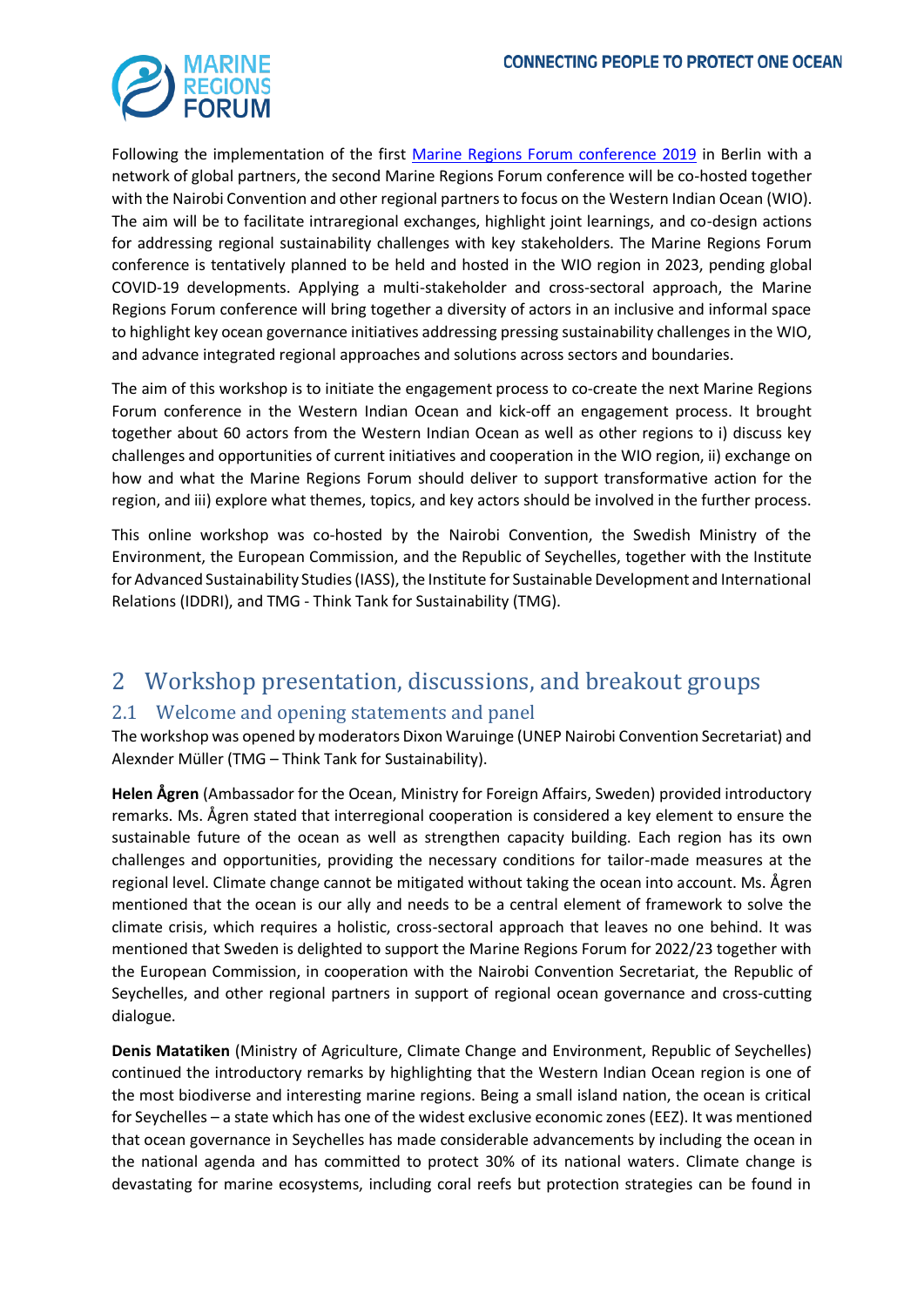

nature, such as through nature-based solutions. Mr. Matatiken stated that the Marine Regions Forum provides a space for joint learning and sharing of experiences between states and regions which are necessary to protect and sustainably manage marine ecosystems.

**Laura Weiand** (Institute for Advanced Sustainability Studies, Potsdam, Germany) presented the concept, aim, and further engagement process of the Marine Regions Forum to the workshop participants.

### <span id="page-2-0"></span>2.2 Panel discussion

A panel discussion, moderated by Dixon Waruinge and Alexnder Müller, explored the opportunities for multi-stakeholder and cross-sectoral collaborations in the WIO region. It provided a first exchange on the next Marine Regions Forum conference being hosted in the WIO, specifically on what it should deliver to support transformative action for the region.

The following panellists had been invited to discuss and share their insights:

- o **Aboud Jumbe** (Ministry of Blue Economy and Fisheries, Zanzibar)
- o **Angelique Pouponneau** (Seychelles Conservation and Climate Adaptation Trust SeyCCAT)
- o **Yvonne Waweru** (Deutsche Gesellschaft für Internationale Zusammenarbeit GIZ)

The moderation started by familiarizing the participants with the scope of the panel discussion as well thanking the panellists for their contributions. The following was the first question asked by the moderators: *"*Regional coordination is key in the national implementation of global agreements, such as the Paris Agreement and the UNFCCC COP 26, especially pertaining to the ocean. Given your participation in 2019 Marine Regions Forum conference, how can regional dialogue improve regional collaboration and national implementation?"

**Aboud Jumbe** replied by stating that ocean governance has gained traction in the WIO region. Further, although the blue economy is seen as an approach towards financial growth, it should be socially inclusive, and the focus should be placed on how to maximize benefits, while being contextualized according to the societal needs. Interregional dialogue can help in this matter as the challenge of deteriorating ocean health cannot be solved by one state alone. The Nairobi Convention could be leveraged to unify and bring states together to improve interregional dialogue starting by raising awareness for the multiple challenges they faced with regard to the blue economy.

The panel continued by the moderators asking **Angelique Pouponneau** the following question: "Seychelles is a pioneer of innovative blue finance models that could enable a sustainable blue economy. How could such models be supported by regional dialogue and collaboration?"

Ms. Pouponneau stated that the Seychelles is known for its debt-for-nature swap which is complemented by the sovereign blue bond. Looking at how to scale such initiatives to bring in additional capital could be aided by regional collaboration. She highlighted the importance of connectivity of ecosystems for which efforts should be pooled and that there is a need for ecosystem based financial instruments. Seychelles is keen to act as a model and share lessons learned on how these initiatives can be shaped and adapted to other countries as well as at the regional scale. Ms. Pouponneau continued by highlighting that the Marine Regions Forum breaks down sectoral silos, fostering the much needed multidisciplinary and transdisciplinary approach.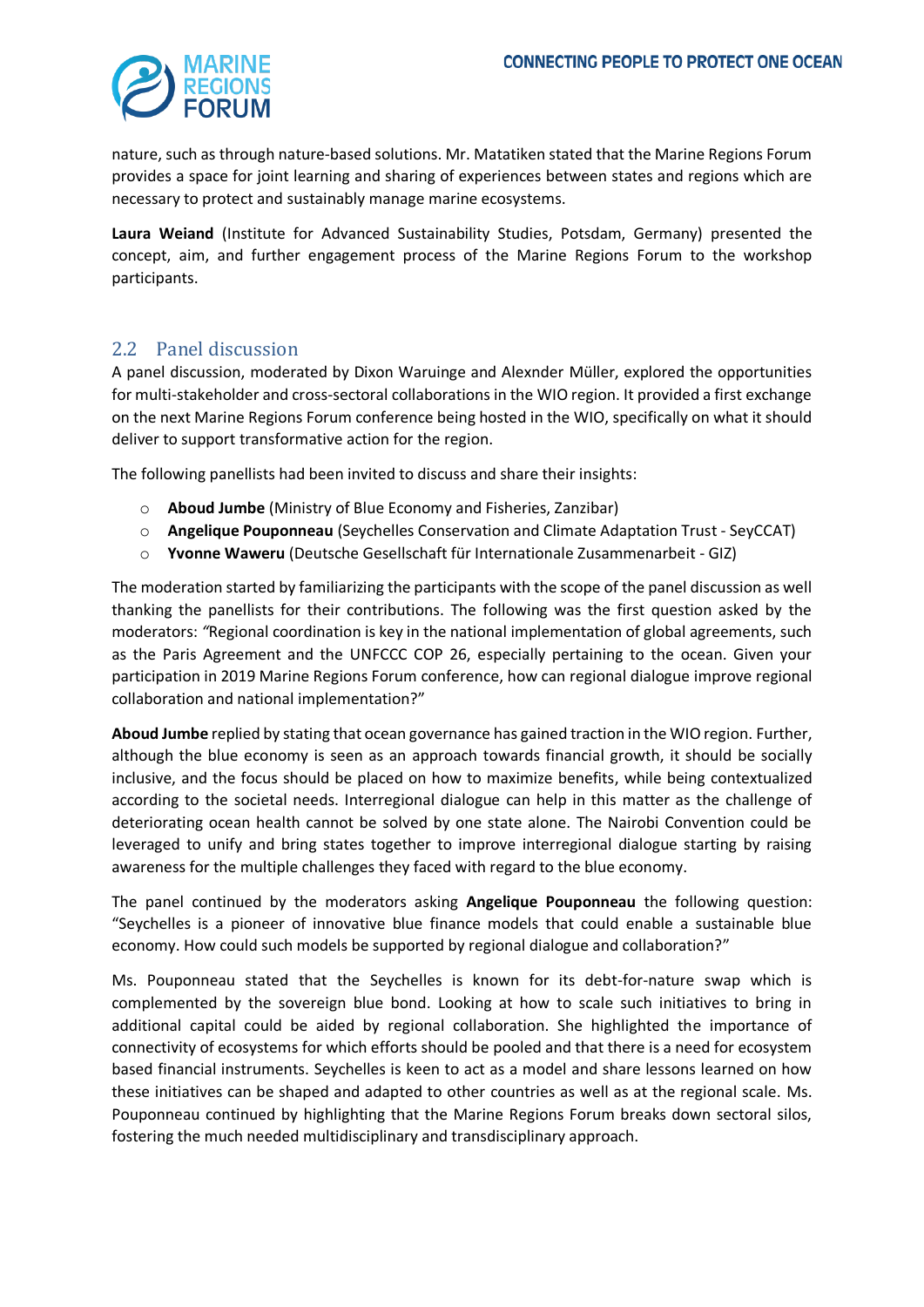

Continuing the panel discussion, the moderators stated that a multitude of different actors, sectors, and stakeholders should be engaged in different ocean governance processes, and that this is being advanced through different initiatives in the WIO region. They asked the panellists what challenges they have come across in engaging different actors and sectors, and how have these been overcome.

**Yvonne Waweru** took the floor and answered that resources and budget are often lacking to appropriately address environmental and social challenges, and that communities may act unsustainably as a result of disempowerment. She adds that there is little engagement with the private sector in the WIO region, and that where such engagement happens, it is often focussed on shortterm activities or with little regard for the environment. There is currently a landscape of disjointed policies, actions, and efforts. Dealing with such issues requires elaborate solutions by providing spaces and platforms for co-design to co-create solutions which would further improve ownership by bringing actors to the table.

Dixon Waruinge and Alexander Müller closed the session by asking the three panellists what they expect of the Marine Regions Forum to further support the processes towards sustainability in the WIO region. Ms. Pouponneau replied by stating that the Marine Regions Forum could facilitate a process towards a road map or action plan for the region and that the recommendations formulated at the conference should feed into key global processes, such as negotiations on ABNJ, marine plastics, marine biodiversity, ocean connectivity, etc. Mr. Aboud added that the past Marine Regions Forum facilitated various actions and since its implementation in 2019, the WIO region has seen a lot of progress, from advancing marine spatial planning (MSP) in Tanzania, UNDP investing in blue economy programs, to European support for projects and roundtable discussion. Facilitating further progress should thus be the aspiration towards at the next conference of the Marine Regions Forum in the WIO region.

### <span id="page-3-0"></span>2.3 Breakout groups session I: Current projects and initiatives of the WIO region - achievements, challenges, and future opportunities

Participants were allocated into three breakout groups, the themes and summaries of which are detailed below:

#### <span id="page-3-1"></span>2.3.1 Breakout group 1: "Regional resilience"

*Co-hosted by David Obura (CORDIO – East Africa) and Sebastian Unger (IASS/TMG)*

**David Obura** set the scene by highlighting the importance of the nexus between biodiversity and climate change for coastal zones and people's livelihoods. He emphasized the need to strive for ecosystem-based adaptation and explained how climate resilience, nature-based solutions and elements of local blue economy are founded on ecosystem resilience. He continued by stating that numerous good and best-practice examples from the WIO region are already in place, and while some might need improvement or innovation, the critical need of scaling-up individual, local activities was a main concern for developing the region further.

**Lovasoa Dresy**, WWF, shared experience from projects supporting the development of seaweed farming in Madagascar. He explained that many initiatives in the region, related to small-scale fisheries supply chains, ecotourism and seaweed are often not interacting with the private sector. With the goal of turning these initiatives into scalable projects, WWF partnered with "Ocean Farmers" [\(https://ocean-farmers.com/\)](https://ocean-farmers.com/) to actively develop seaweed farming located in the South Western region of Madagascar. While the WWF provided the institutional organization, Ocean Farmers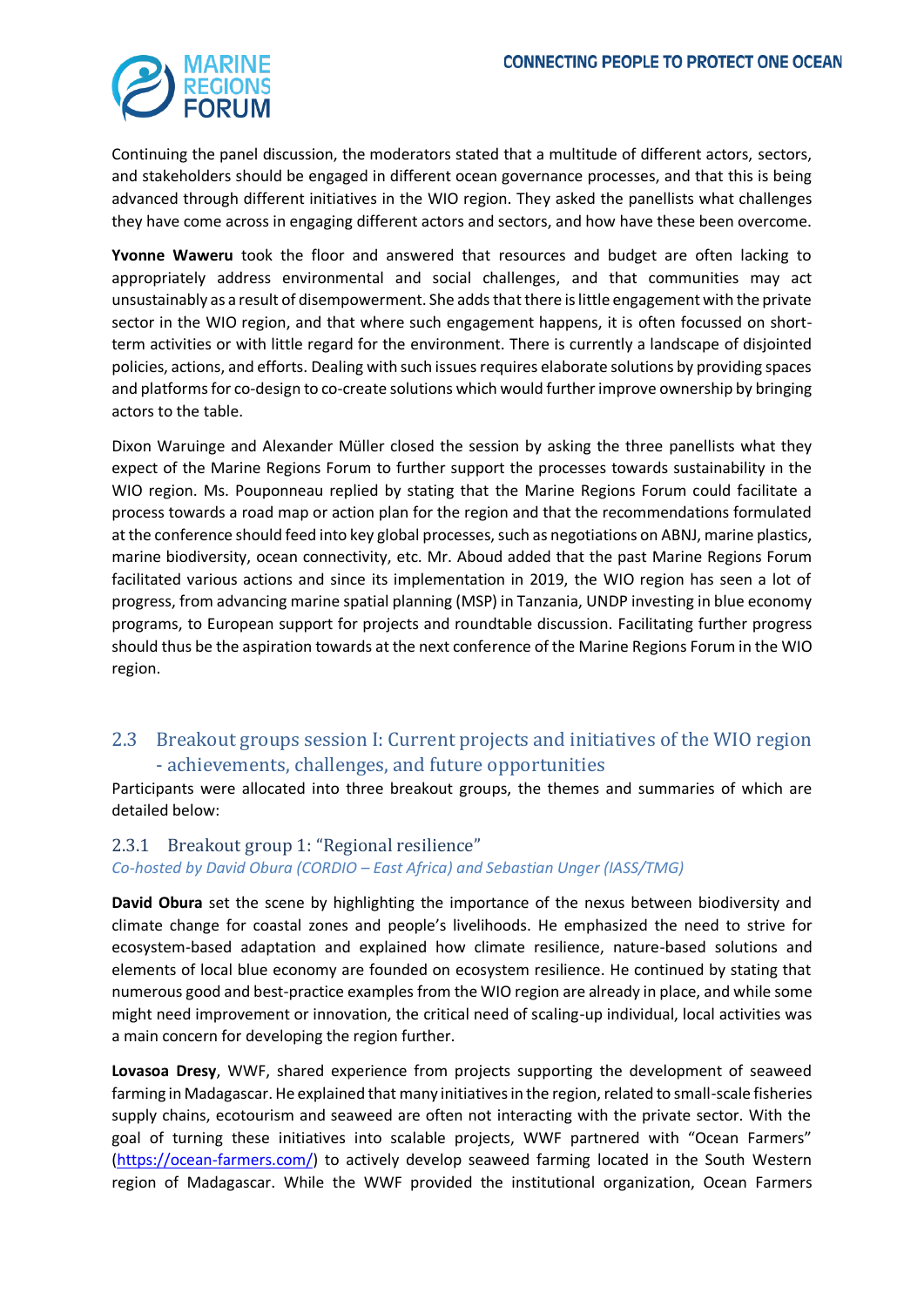

provided the funds. The project currently comprises 400 seaweed farmers, of which 40% are women, working in 20 locally managed marine areas (LMMAs). Lavosa Dresy highlighted the increased income for seaweed farmers, compared to the regional average, as a success. As a challenge, the current monopole status of the project was identified.

**Tanguy Nicolas**, Flora and Fauna International (FFI), reported on FFI's work in Zanzibar (Pemba/Mwambao) supporting community-centred approaches to coastal and marine management, focusing on the lessons learned regarding the complexity of building local governance systems that can proactively facilitate socio-economic and ecological resilience. In the wake of conflict management, the importance to engage with diverse actors and vulnerable groups of local communities was highlighted, also to identify key socio-economic issues such as buyer-producer relationships and possible bottlenecks in value chains. Tanguy Nicolas emphasized that, to address climate vulnerabilities, projects need to focus on the community level (e.g., to restore degraded ecosystems); however, appropriate platforms would be needed to work together across sectors and governance levels.

The participants engaged in a discussion on what criteria constitute good-practice examples for projects to be scaled-up and concluded, that such criteria would need to address a variety of aspects relating to ecosystem and resource issues, social issues and governance, market value chains, and finance. This was followed by an exchange on challenges in this endeavour and accelerated action. Identifying bottlenecks in the fields of empowering and engaging local communities, fostering knowledge and capacity, including the private sector and financial mechanisms. Explicitly mentioned was the importance of communicating to actors both direct and indirect benefits from projects, as well as identifying potential incentives, i.e., for the private sector. Securing longer-term funding for projects was also mentioned as a crucial component. IUCN reported on the Great Blue Wall Initiative in the Western Indian Ocean as a new initiative with the aim to accelerate action for ocean resilience. The Great Blue Wall was launched this year at the IUCN World Congress and presented at UNFCCC COP 26. Under the project, seascapes and conservation/restoration sites will be identified based on country priorities, opportunities, existing efforts, local partners' needs as well as on available science and knowledge. During the discussion, the development of nationally determined contributions (NDCs) under the Paris Agreement was also highlighted as critical lever for ecosystem-based adaption and nature-based solutions. Whilst national administrations are responsible for submitting and implementing their NDCs, regional cooperation and coordination could facilitate the scaling-up. A critical success criterion in leveraging ocean resilience will be political leadership. Building on projects and initiatives outlined in this session, the Marine Regions Forum could help to foster such leadership.

### <span id="page-4-0"></span>2.3.2 Breakout group 2: "Ocean governance in the WIO" *Co-hosted by Adnan Awad (The Nature Conservancy) and Klaudija Cremers (IDDRI)*

**Kieran Kelleher**, who authored *The State of Ocean Governance in the Western Indian Ocean Region* report, provided some reflections to kick-off the discussions. He noted that regional governance has generally meant cooperation between countries on issues of shared interest, and that more advanced forms of cooperation are emerging, such as the harmonisation and integration of legal and regulatory frameworks. He identified the need for a shared vision as a prerequisite to deeper cooperation, highlighting that in the WIO region this vision centres on strengthening political stability and developing an equitable blue economy. He noted that regional governance and cooperation is essential to achieving these aims, but that a range of external actors, such as distant-water fishing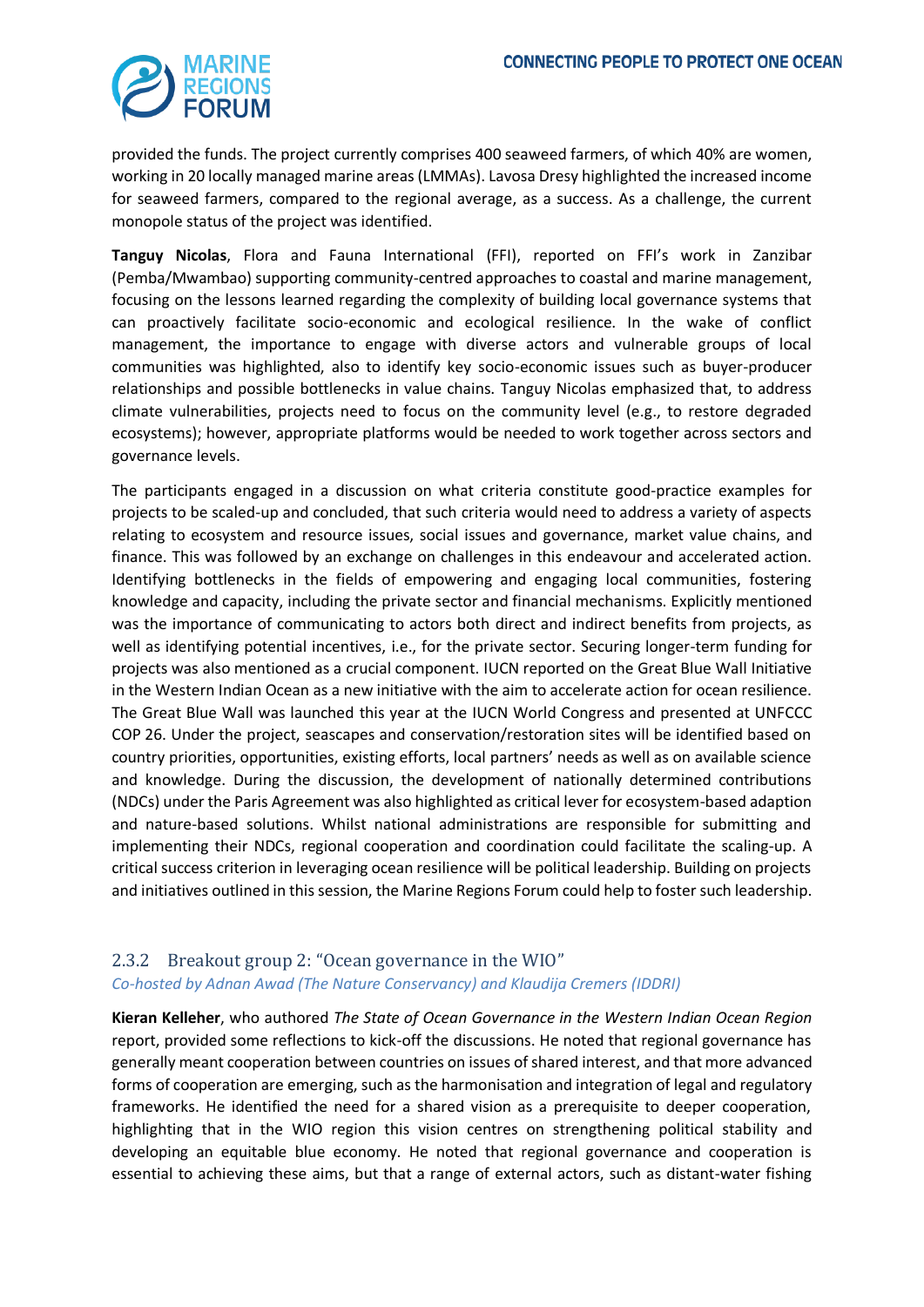

nations, must also be actively involved. In this regard, there is a major gap in terms of linkages with regional economic organisations (RECs) and Regional Fisheries Bodies which have limited institutional capacity. With reference to regional legal frameworks, he noted that uptake of relevant legal instruments has been slow, e.g. only two countries have ratified the Lomé Charter since 2016. In this context, he urged to be pragmatic and acknowledge the hurdles posed by limited political will and resources to implement commitments already made.

Kieran Kelleher raised the question of the Marine Regions Forum's aim and potential role, suggesting that a loose "forum" framework could help smooth collaboration, and find and implement easy wins. He introduced the governance report and outlined a range of possible approaches. He also identified some possible opportunities: to foster flexible polycentric decision-making; develop a suite of regional Memoranda of Understanding concerning areas beyond national jurisdiction, ABNJ (as in the Collective Arrangement in the north-east Atlantic<sup>1</sup>; innovative financing for reef conservation; and facilitating engagement and collaboration with the private sector.

The participants suggested that identification of relevant organisations and their mandates would be a logical starting point for the discussion, noting that the WIO already hosts many organisations, such as RFMOs and RECs, most of which have indicated that cooperation and harmonisation is a priority. The next question is how to advance and build on this, bearing in mind the need to not overburden actors by adding many new meetings to an already packed schedule. One approach could be to strengthen coordination at the local and national levels, implementing easy wins, and seeking out opportunities for regional collaboration throughout that process.

Participants also highlighted that there is limited capacity to engage with international processes such as negotiations on an international agreement for marine biodiversity in ABNJ ("BBNJ agreement"), and limited scientific understanding of the impacts that offshore activities have on coastal waters and the exclusive economic zone (EEZ). They suggested that banks could be encouraged to provide microfinancing for sustainable ocean projects and asked how European or other external banks to engage.

Other participants noted the many ongoing efforts to engage governments in the region - especially from non-governmental organization (NGOs). It was reiterated to bring in private sector actors and RECs, especially as they have only recently started engaging with ocean governance issues. The discussion also highlighted the need to develop new financing mechanisms to support governance in the region, especially as funding is often project-based and does not provide the long-term security and stability needed.

During the breakout group, the need to be strategic was highlighted: firstly, by finding the major points of interaction and overlap between different sectors, such as fisheries and conservation; and secondly, by developing specific and actionable proposals, such as highlighting small-scale fisheries in MSP processes or collaborating at the regional level to measure seagrass carbon. Communities should have a seat at the table to generate a sense of ownership amongst all stakeholders and ensure effectiveness of any measures taken.

Supporting the earlier interventions participants reiterated the need to identify existing efforts and build from there. Participants highlighted the need to identify the biggest private companies in the region, beginning with engagement in regional governance but potentially leading to the development

<sup>1</sup> OSPAR Agreement 2014-09, see https://www.ospar.org/about/international-cooperation/collectivearrangement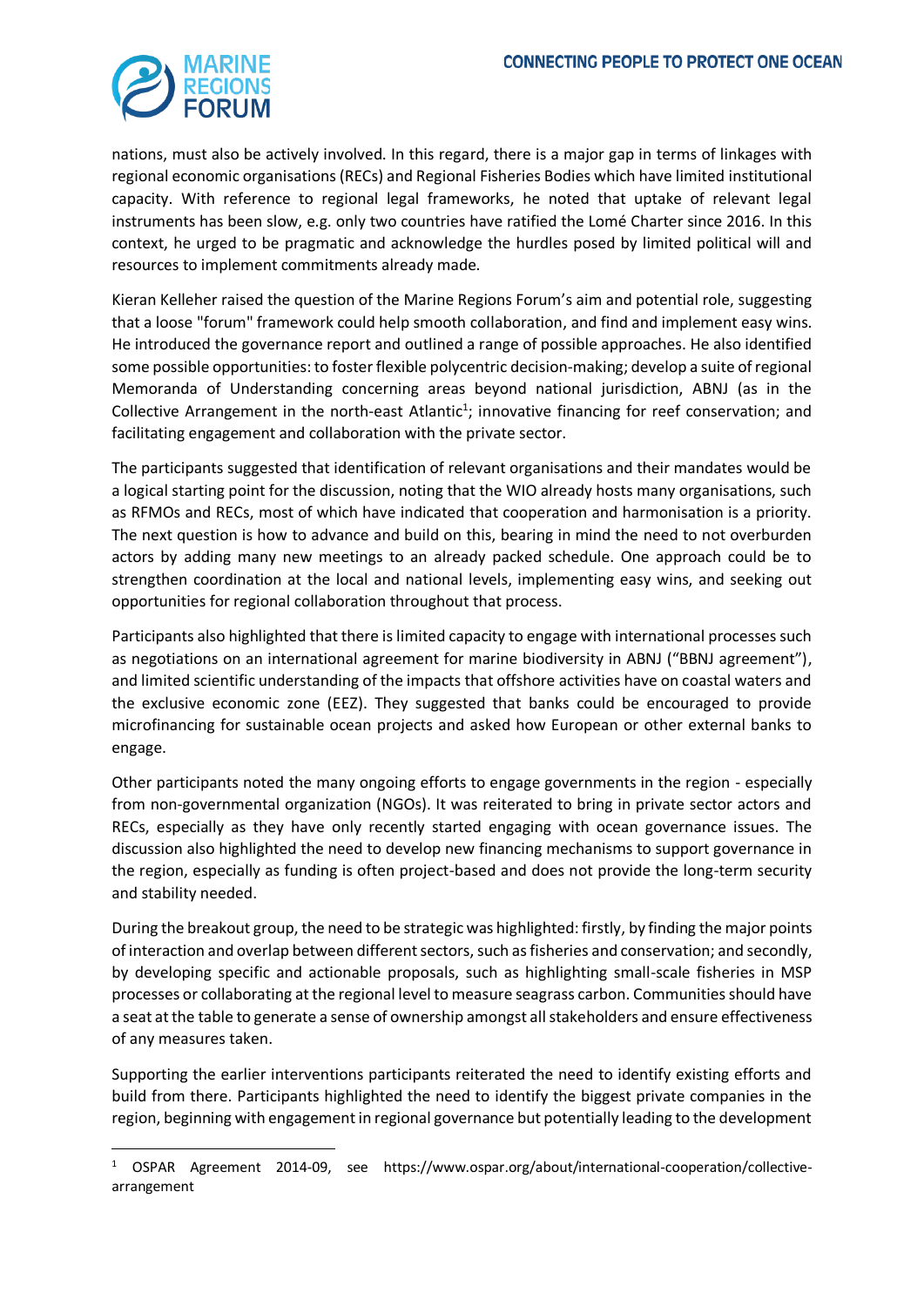

of new collaborations and initiatives, such as the labelling systems that have proven useful in other regions.

### <span id="page-6-0"></span>2.3.3 Breakout group 3: "Knowledge systems"

#### *Co-hosted by Jacqueline Uku (Western Indian Ocean Marine Science Association, WIOMSA, and Kenya Marine and Fisheries Research Institute, KMFRI) and Barbara Neumann (IASS)*

The hosts, **Jacqueline Uku** and **Barbara Neumann**,started the session by eliciting with the participants what kind of knowledge is needed and how this knowledge can be brought together to support informed, knowledge-based decision making (traditional, local knowledge, science etc.). The participants highlighted that it is important the clarify how knowledge and data are defined when engaging in dialogues, what the knowledge would be needed for, etc. Further, it was raised that data and information are scientific products, while knowledge is produced in conjunction with society for a specific reason. Two gaps were highlighted for the WIO region in relation to data and knowledge: i) there is a large stock of data and information on the region, but there are inconsistencies, and these should be harmonised such as at the regional level; and ii) the production of knowledge, including data and information, is inconsistent between different counties, sectors, and scales. For example, the knowledge needed for coastal communication vs. management of large marine ecosystems is different. There are improvements needed in terms of overview of all the mechanisms and common indicators. Participants mentioned that the kind of knowledge that is needed and the application of it should be contextualised according to the needs of each region as the needs vary substantially. In general, the WIO region already has a large amount of knowledge and data, but some knowledge types are less commonly used, such as indigenous knowledge and participation in processes. It was raised that the way the knowledge is packaged should be synthesised and tailored according to its purpose such as to inform policy. Further, there is a need to learn how to communicate with the private sector and other audiences that are outside of the more common communication strands (policy and lay public).

The breakout group went on by discussing the key players providing support for knowledge production and sharing in the WIO region. Although some States have comprehensive indicators, others are still developing these, and thus not all regions have mechanisms or capacity to monitor changes. A possible solution to this could be "regional hubs". The UNEP Regions Seas Programme was mentioned as having ongoing efforts to bring experts together and work with institutions to synthetise data, develop indicators and track success. The challenge is though, that not all regions are the same and the terrain between States is not even. UNEP therefore developed a list of indicators that is most applicable to all ("Regional Seas Core Indicator Set"), so that regions can establish their most applicable set of indicators and set up region-specific mechanisms to track and compile data. The Sustainable Development Goals of the 2030 Agenda for Sustainable Development provide an overarching framework to employ in marine regions region. Other bodies and initiatives that manage data or provide funding, or are shaping the regions knowledge production and application, include WIOMSA, the Swedish International Development Cooperation Agency (SIDA), UNEP's Nairobi Convention, MeerWissen, WIO Symphony, and activities under the UN Decade of Ocean Science. Under the WIO Symphony collaboration, for example, a data tool for measuring of environmental impacts in the WIO region was co-developed and implemented by the Swedish Agency for Marine and Water Management (SWAM) and the Nairobi Convention and its member States. It caters for specific needs of end users and can be applied, e.g., for MSP processes. But also, the Regional State of the Coast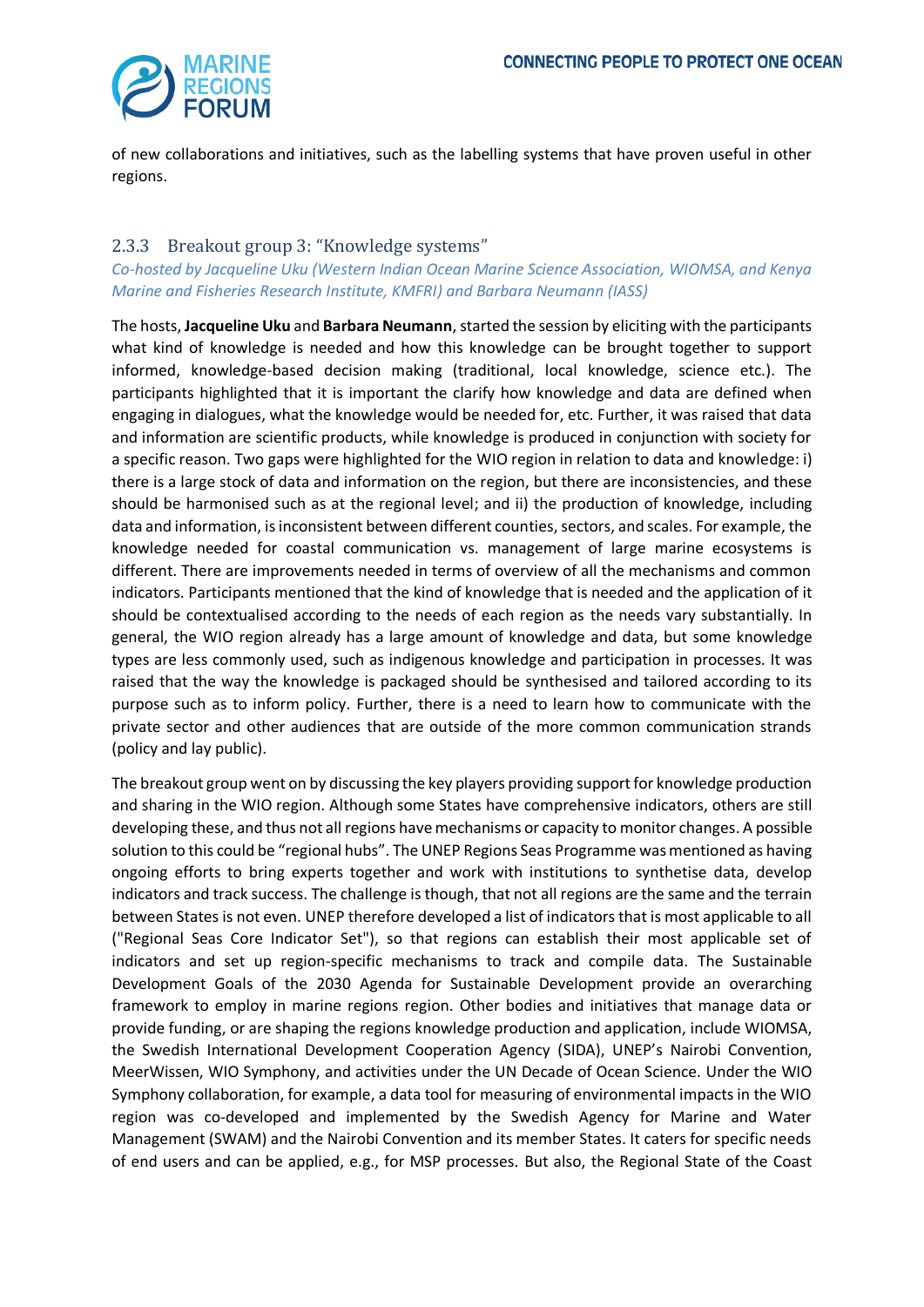

Report, to which for example Kenya contributes through its own annual report on the state of fisheries and the state of the coast, could be tools to help synthetise data and information.

Further, it was highlighted that there is a gap in the WIO region concerning a mandate or framework to push for requirements. Activities in the WIO region have multiplied over the last couple of years and decades, which makes it difficult to keep overview – and raises issues of coordination of efforts, data harmonisation, accessibility, etc. The European Marine Strategy Framework Direction (MSFD) exemplifies how mandates can be implemented and harmonization efforts be pushed for. The EU's MSFD approach could be used as an example to promote harmonised data production. When discussing the opportunities for data production and sharing, the Nairobi Convention Clearinghouse<sup>2</sup> and the IUCN were highlighted as examples, yet participants also mentioned that the wealth and diversity of data locations across other platforms can be disorienting. Many initiatives in the region have data and information management objectives, and also implement activities (e.g., SAPHIRE, NC-SWIOFC PP, Science to Policy Platform, WIO Symphony, Regional Economic Communities, etc.). There is need to better align these initiatives, and reach consensus on what data/info to collect, for which purposes, as well as how to handle data and Information. One participant mentioned that a coordinated information sharing mechanism would be desirable, an entity with the mandate to coordinate data collection processes, or even provide analyses. This, however, requires political will at the highest level.

## <span id="page-7-0"></span>2.4 Breakout group session II: Towards a Marine Regions Forum in the Western Indian Ocean Region

In this second breakout group session, participants discussed in groups the development and implementation pathways for the next Marine Regions Forum to be held in the WIO region (2022/23). The three main questions and their discussion points are outlined below:

#### *1. How could the Marine Regions Forum best support ocean action in the WIO and what should be the main topics to be addressed?*

Participants pointed out that the Marine Regions Forum conference in the WIO should build on and support ongoing work of actors in the region, to ensure uptake and continuity. Supporting the alignment of all the regional initiatives in their goals, while serving one another's objectives to maximize synergies was mentioned as another added value of the conference to strive for. The Marine Regions Forum should make sure it involves marginalized stakeholders and engages with the private sector.

Suggested topics included biodiversity and climate, capacity building, funding gap in blue economy, ''common challenges'' between the coastal communities and marine conservation, ecosystem-based approaches, and potential solutions from the WIO to the nexus of biodiversity-climate-oceans-people. The Marine Regions Forum should have a strong focus on climate change, particular on management and governance foresight to govern an ocean in a world that is likely heading towards 2°C warming. The urgency from the IPCC's Sixth Assessment Report (AR6) is not yet visible in our actions, and the forum should emphasize that the ocean we govern now may not be the same as the ocean we have to manage in 20-30 year from now - and the blue economy, too. It was proposed that the Marine

<sup>2</sup> https://www.nairobiconvention.org/clearinghouse/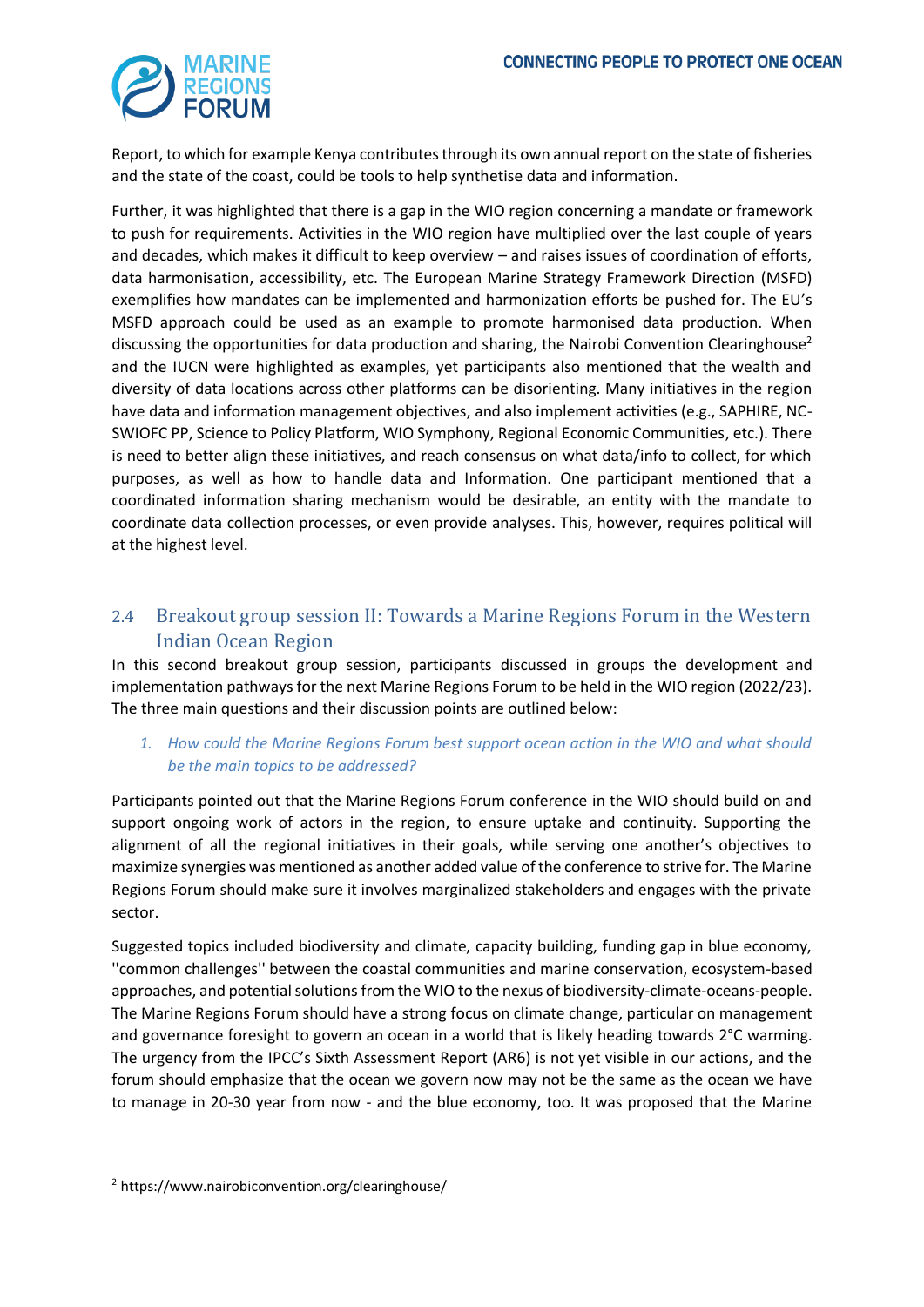

Regions Forum facilitates a dialogue to synthesize science and policy needed for ecosystem-based adaptation, in line with overarching global processes for biodiversity, climate and ocean health.

Other concrete suggestions made included a focus on supporting the delivery of the WIO ocean governance strategy and development of a funders round table bringing together global donors, States and regional organizations. The Marine Regions Forum can offer an opportunity for exchange and support the African wide ocean strategy and continuing support and momentum on this, such as on learning, bringing together data, and setting up a monitoring framework, bringing together the four Regional Seas Conventions and Action Plans of Africa (Abidjan Convention, Mediterranean Action Plan, PERSGA/Jeddah Convention, and Nairobi Convention). It was further proposed that the Marine Regions Forum in the WIO could support the African regional seas in developing data and monitoring frameworks, e.g., by providing a platform for exchange, or support setting up networks of experts or developing of technical guidance.

#### *2. How could the Marine Regions Forum conference in the WIO help to facilitate interregional learning between the WIO, other regions and the regional to the global level?*

Participants highlighted the need to engage in the WIO conference also with actors from other marine regions. In addition to supporting regional ocean governance in the WIO, the Marine Regions Forum should also provide an informal space for interregional learning and serve as an agent for regional ocean governance in global processes. Key steps towards the Marine Regions Forum in the WIO should therefore include contributions to UNEA 5.2 and the UN Ocean Conference in Lisbon in 2022. In terms of facilitating interregional learning, it was suggested to have specific objectives, such as creating a number of lessons learned to be shared with actors from other regions [\(https://panorama.solutions/en\)](https://panorama.solutions/en). Addressing potential solutions from the WIO to the nexus of biodiversity-climate-oceans-people was highlighted as an area of interest for further interregional learning.

#### *3. What should be the processtowards the Marine Regions Forum conference in the WIO region?*

Participants emphasized that there is a need for engagement with specific actor groups prior to the conference. Three actor groups were highlighted, including: the private sector (and funders), local community leaders, and representatives from small-scale fisheries. Connecting stakeholders in their respective interest groups and setting up peer-learning workshops ahead of engagement at the Marine Regions Forum conference would help identify areas of interests to these groups and strengthen their ability to contribute to ongoing discussions. It was recommended to inform specifically local stakeholders about potential funding availabilities regarding their conference participation, to ensure adequate representation.

## <span id="page-8-0"></span>3 Closing statements

**Aurore Maillet** (European Commission, DG MARE) provided the closing statement, announcing that she is delighted that there is such strong interest to strengthen regional ocean governance. The workshop has confirmed the importance of regional ocean governance to provide the crucial link between the global and national level competencies. The discussions presented that regional cooperation can indeed contribute to a wider global goals, which is how the European Commission also views the role of regional cooperation and developing a sustainable blue economy. In line with the European International Ocean Governance Agenda, and based on the experiences made by the